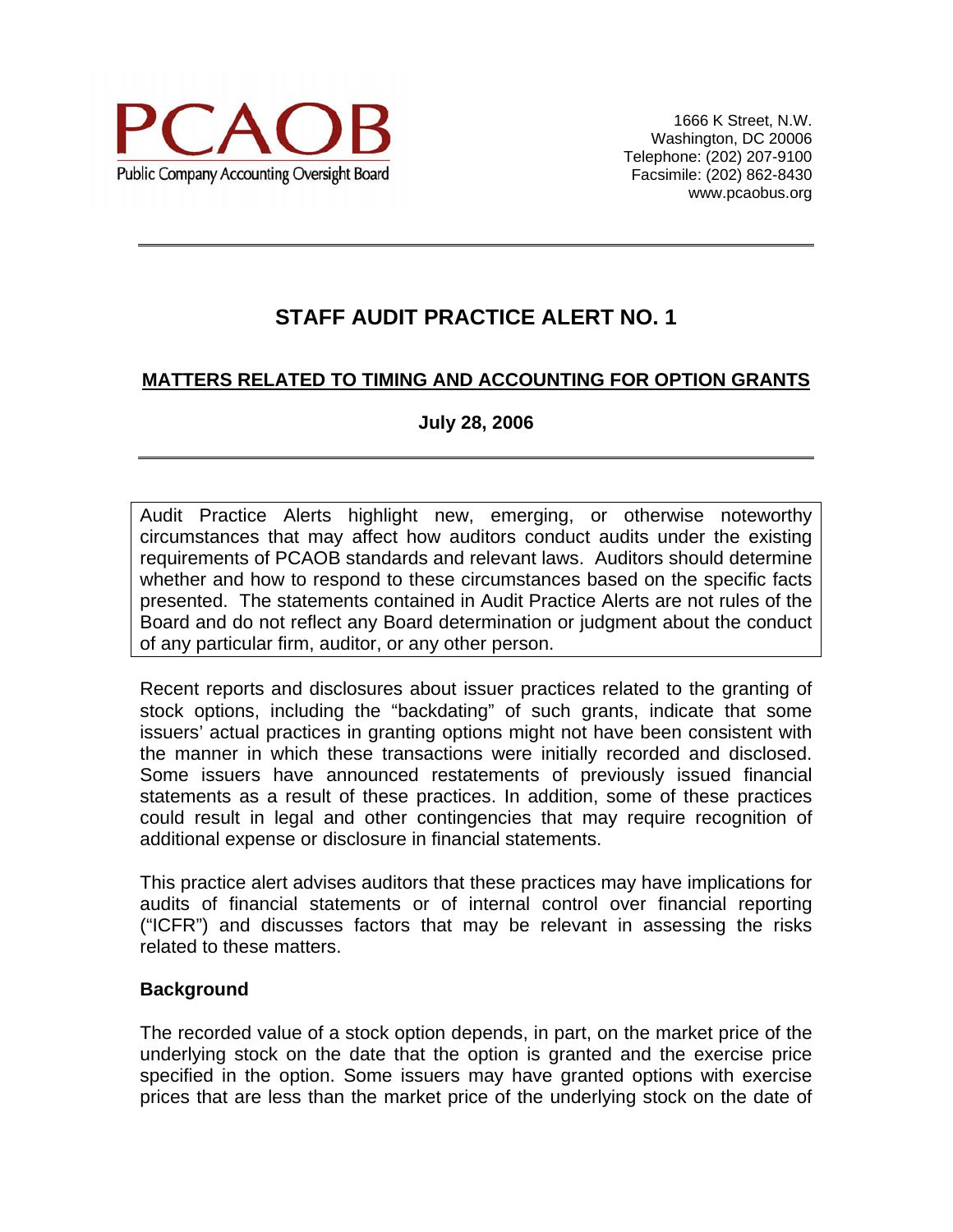

 $\overline{a}$ 

#### **STAFF AUDIT PRACTICE ALERT NO. 1**

grant. These options are sometimes referred to as "discounted" or "in-themoney" options. Where discounted options were granted and an issuer failed to properly consider this condition in its original accounting for the option, errors in recording compensation cost, among other effects, may have resulted. These errors may cause an issuer's financial statements, including related disclosures, to be materially misstated. $1/2$ 

While this alert does not attempt to describe all of the variations in circumstances that may result in the issuance of discounted options, a range of practices appears to be involved, including --

- The application of provisions in option plans that allow for:
	- o the selection of exercise prices based on market prices on dates earlier than the grant date, or
	- o the award of options that allow the option holder to obtain an exercise price equal to the lower of the market price of the stock at the grant date or during a specified period of time subsequent to the grant date.
- Preparation, or subsequent modification, of option documentation for purposes of indicating a lower exercise price than the market price at the actual grant date.
- Treating a date as the grant date when, in fact, all of the prerequisites to a grant had not yet occurred.

Available information suggests that the incidence of these and similar practices may have substantially decreased after the implementation of the shortened filing deadline for reports of option grants specified by Section 403 of the Sarbanes-Oxley Act of 2002. In August 2002, the Securities and Exchange Commission ("SEC") implemented this requirement by requiring the reporting of an option grant on Form 4 within two days of the date of grant. However, periods subsequent to the grant of an option may also be affected by improper

 $1/$  In addition, academic research has suggested the possibility that some issuers may have purposefully granted options immediately before the release of information that the issuer believed would be favorable to its share price. While these practices may not result in the granting of discounted options, they may create legal or reputational risks and raise concerns about the issuer's control environment.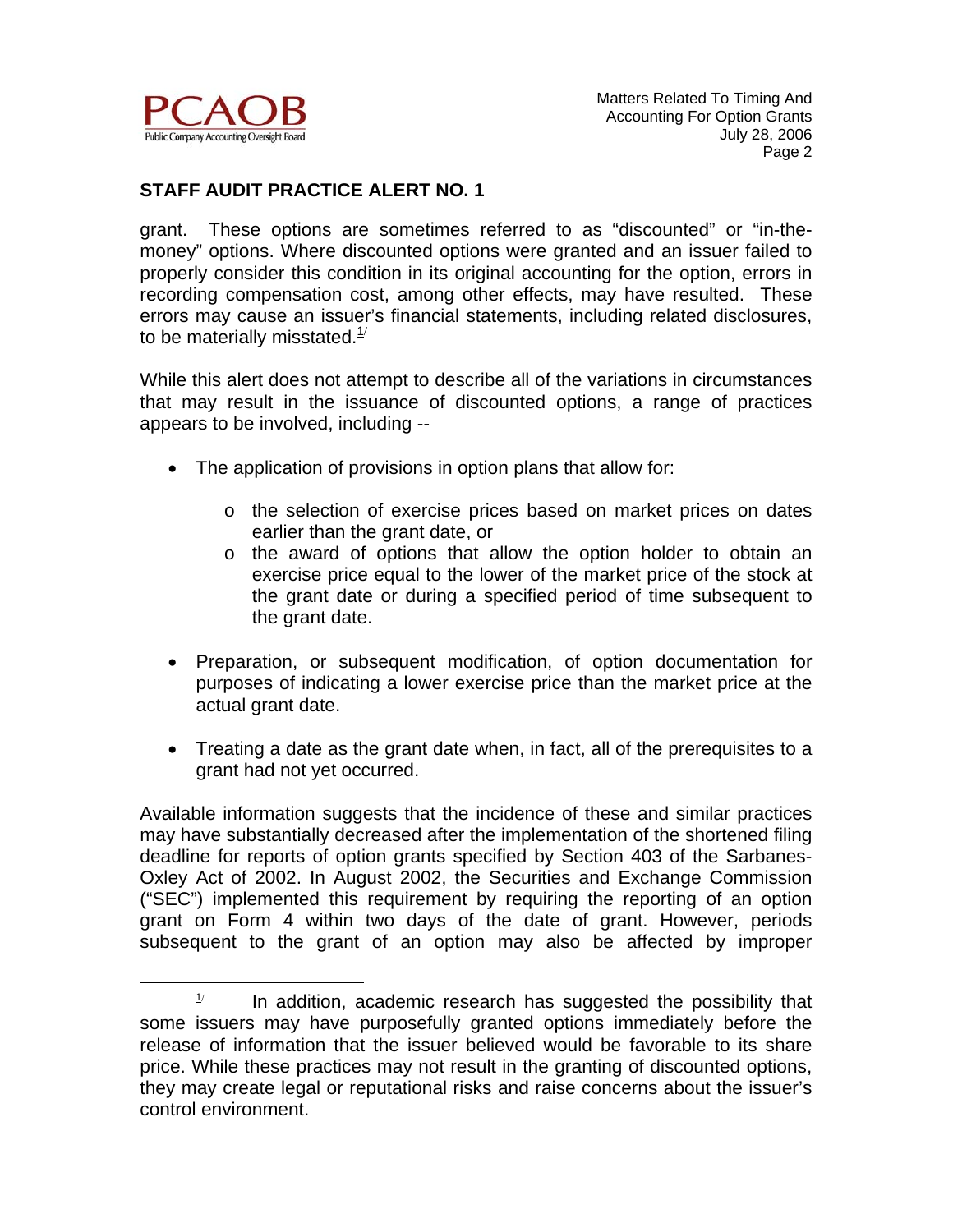

accounting for a grant because option cost is generally expensed over the period during which the issuer receives the related services, most commonly its vesting period.

#### **Matters for auditor consideration**

Auditors planning or performing an audit should be alert to the risk that the issuer may not have properly accounted for stock option grants and, as a result, may have materially misstated its financial statements or may have deficiencies in its ICFR. For audits currently underway or to be performed in the future, the auditor should acquire sufficient information to allow him or her to assess the nature and potential magnitude of these risks. An auditor must use professional judgment in making these assessments and in determining whether to apply additional procedures in response.

In making these judgments, auditors should be mindful of the following --

*Applicable financial accounting standards.* Financial Accounting Standards Board Statement of Financial Accounting Standards ("SFAS") No. 123 R (revised 2004), *Share-Based Payment,* applies to issuer reporting periods beginning after June 15, 2005 (December 15, 2005 for small business issuers). Accounting for options was, however, previously governed by other accounting standards and related interpretations, specifically Accounting Principles Board Opinion No. 25, *Accounting for Stock Issued to Employees* (APB 25), and SFAS No. 123, *Accounting for Stock-Based Compensation*. If an auditor determines that it is necessary to consider the accounting for option grants and related disclosures in financial statements of a prior period, the auditor should take care to determine the applicable generally accepted accounting principles in effect in those periods and to consider the specific risks associated with these principles.

 *Accounting for discounted options.* For periods in which an issuer used the provisions of APB 25 to determine compensation cost related to stock options, the issuer may have been required to record additional compensation cost equal to the difference in the exercise price and the market price at the measurement date (as defined in APB 25). In periods in which the issuer has recorded option compensation cost using the fair value method as allowed by SFAS No. 123, or as required by SFAS No. 123 R (revised 2004), the impact on the calculated fair value of options of using an incorrect date as the grant date would depend on the nature and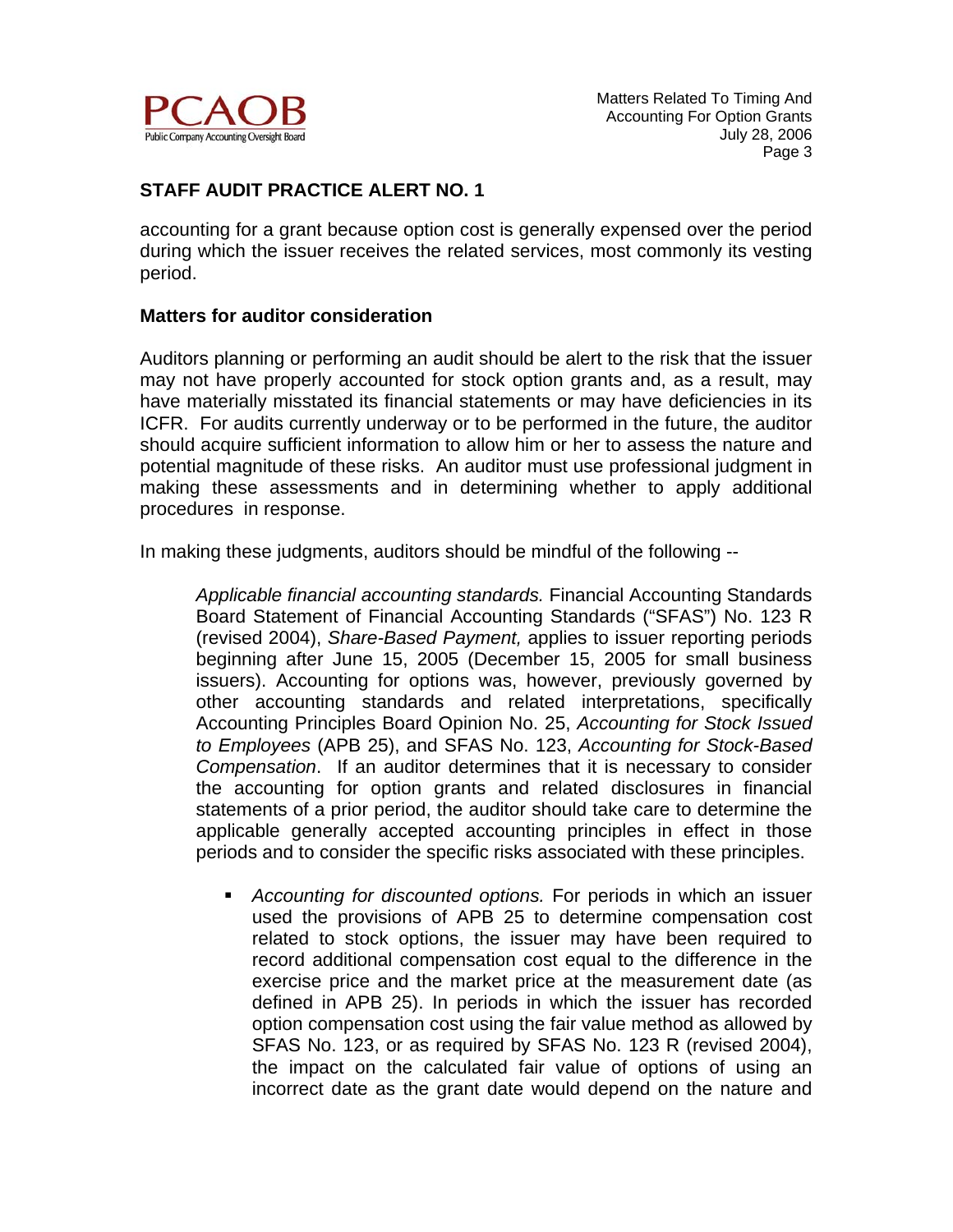

magnitude of changes in conditions that affect option valuation between the incorrect date used and the actual grant date. In all cases, the compensation cost of options should be recognized over the period benefited by the services of the option holder.

- *Accounting for variable plans.* For periods in which an issuer used the provisions of APB 25 to determine compensation cost related to stock options, an option with terms allowing a modification of the exercise price, or whose exercise price was modified subsequent to the grant date may require variable plan accounting. Variable option accounting requires that compensation cost be recorded from period to period based on the variation in current market prices. In periods in which the issuer records option compensation cost using the fair value method as allowed by SFAS No. 123, or as required by SFAS No. 123 R, the right to a lower exercise price may constitute an additional component of value of the option that should be considered at the grant date. In all cases, the cost of options should be recognized over the period benefited by the services of the option holder.
- *Accounting for contingencies.* If the consequences of the issuer's practices for stock option grants or its accounting for, and disclosure of, option grants result in legal or other contingencies, the application of SFAS No. 5, *Accounting for Contingencies*, may require that the issuer record additional cost or make additional disclosures in financial statements.
- *Accounting for tax effects.* The grant of discounted stock options may affect the issuer's ability to deduct expenses related to these options for income tax purposes, thereby affecting the issuer's cash flows and the accuracy of the related accounting for the tax effects of options.

*Consideration of materiality.* In evaluating materiality, auditors should remember that paragraph .11 of AU sec. 312, *Audit Risk and Materiality in Conducting an Audit*, and SEC Staff Accounting Bulletin: No. 99 – *Materiality* emphasize that both quantitative and qualitative considerations must be assessed. Quantitatively small misstatements may be material when they relate to unlawful acts or to actions by an issuer that could lead to a material contingent liability. In all cases, auditors should evaluate the adequacy of related issuer disclosures.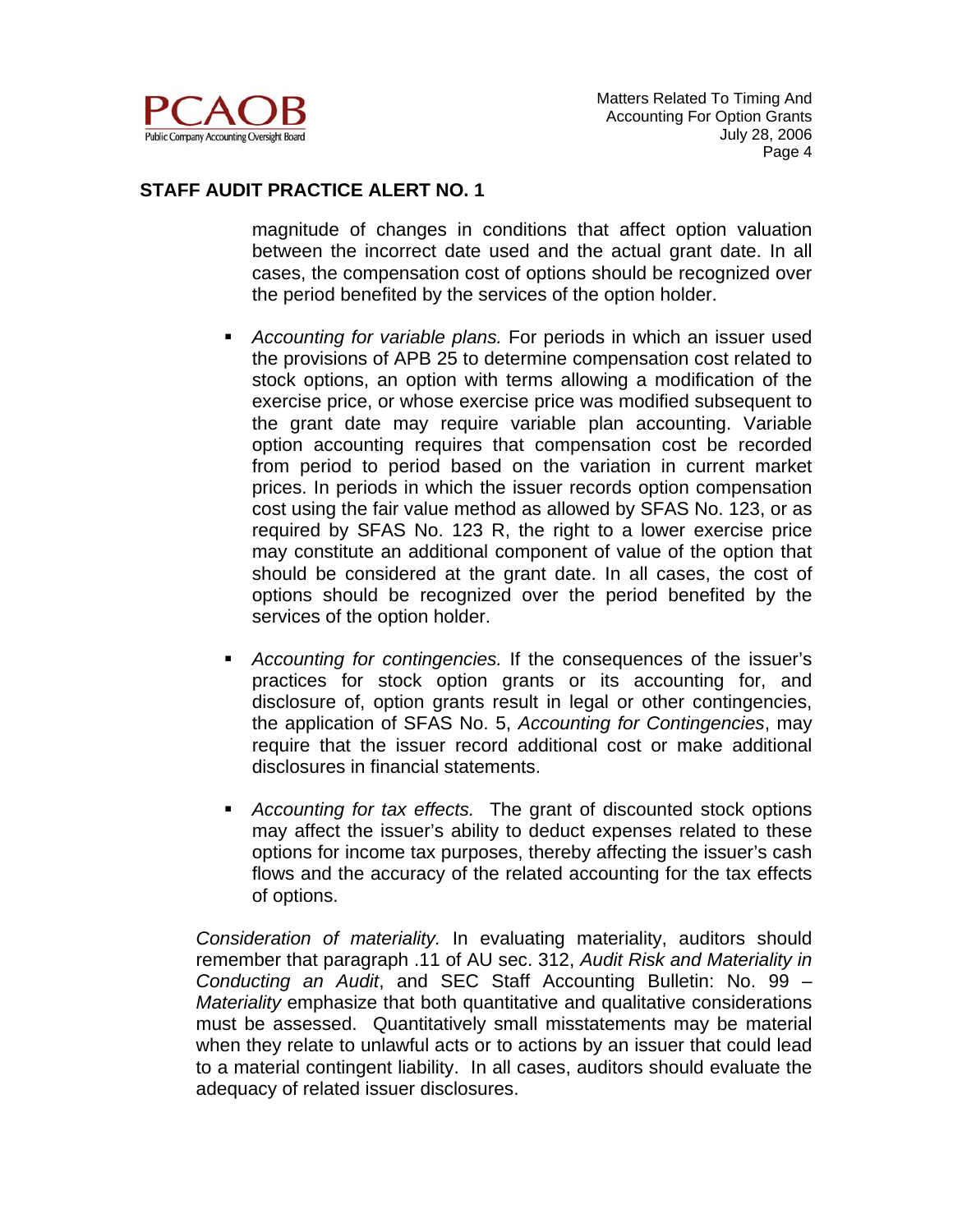

*Possible illegal acts.* Auditors who become aware that an illegal act may have occurred must comply with the applicable requirements of AU section ("AU sec.") 317, *Illegal Acts*, and Section 10A of the Securities Exchange Act of 1934.Section 10A, among other things, requires a registered public accounting firm to take certain actions if it "detects or otherwise becomes aware of information indicating that an illegal act (whether or not perceived to have a material effect on the financial statements of the issuer) has or may have occurred…." If it is likely that an illegal act has occurred, the registered public accounting firm must "determine and consider the possible effect of the illegal act on the financial statements of the issuer, including any contingent monetary effects, such as fines, penalties, and damages." The registered public accounting firm must also inform the appropriate level of management and assure that the audit committee is adequately informed "unless the illegal act is clearly inconsequential." The auditor may, depending on the circumstances, also need to take additional steps required under Section 10A if the issuer does not take timely and appropriate remedial actions with respect to the illegal act.

#### A. Effects of options-related matters on planned or ongoing audits

In planning and performing an audit of financial statements and ICFR, the auditor should assess the nature and potential magnitude of risks associated with the granting of stock options and perform procedures to appropriately address those risks. The following factors are relevant to accomplishing these objectives --

- Assessment of the potential magnitude of risks of misstatement of financial statements and deficiencies in ICFR related to option granting practices. This assessment should include consideration of possible indicators of risk related to option grants, including, where appropriate:
	- $\circ$  The status and results of any investigations relating to the timing of options grants conducted by the issuer or by regulatory or legal authorities.
	- o The results of direct inquiries of members of the issuer's management and its board of directors that should have knowledge of matters related to the granting and accounting for stock options.
	- o Public information related to the timing of options grants by the issuer.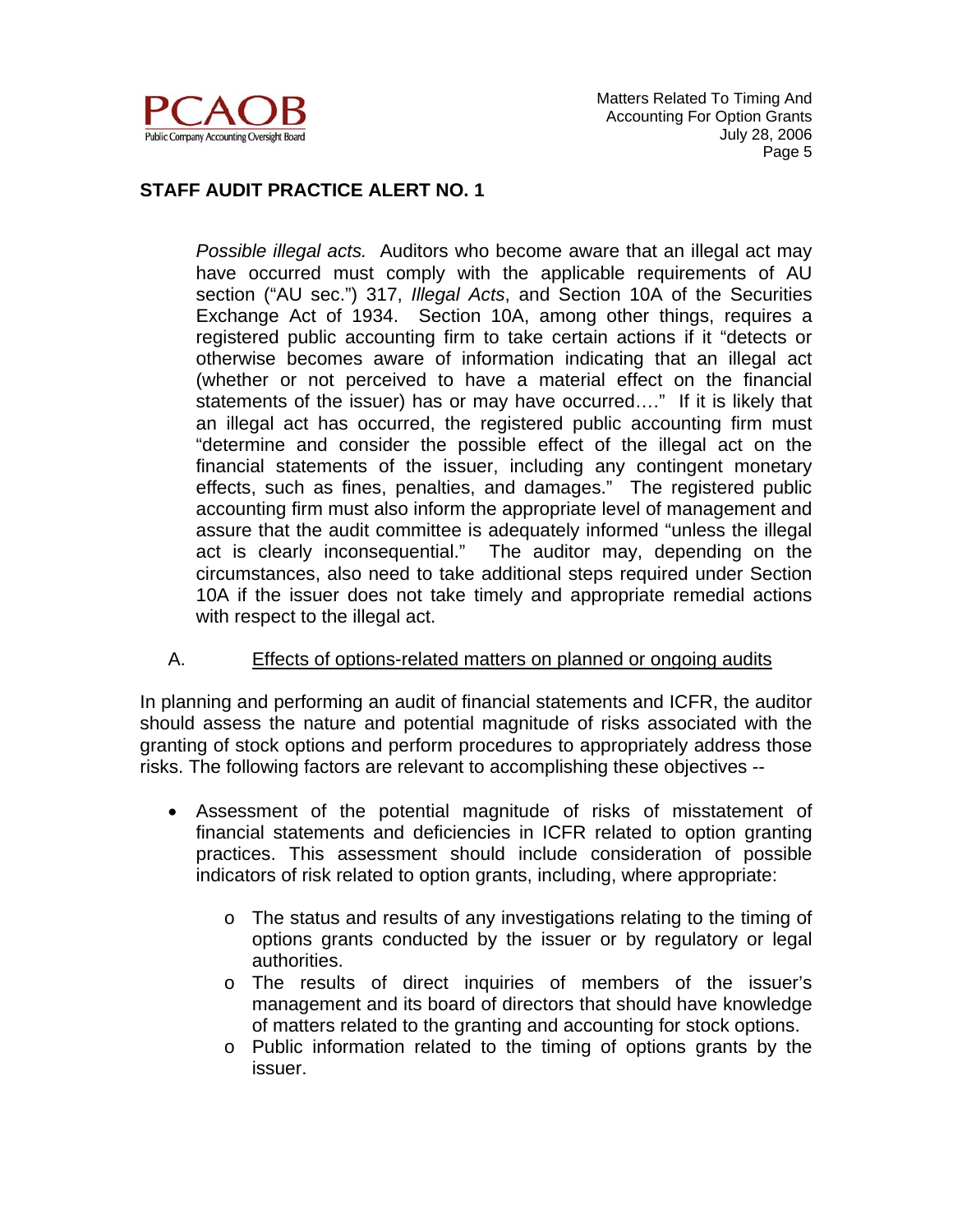

- o The terms and conditions of plans or policies under which options are granted; in particular, terms that allow exercise prices that are not equal to the market price on the date of grant or that delegate authority for option grants to management. In these situations, auditors should also consider whether issuers have other policies that adequately control the related risks.
- o Patterns of transactions or conditions that may indicate higher levels of inherent risk in the period under audit. Such patterns or conditions may include levels of option grants that are very high in relation to shares outstanding, situations in which option-based compensation is a large component of executive compensation, highly variable grant dates, patterns of significant increases in stock prices following option grants, or high levels of stock-price volatility.
- In planning and performing audits, auditors should appropriately address the assessed level of risk, if any, related to option granting practices. Specifically:
	- o In addition to the general planning considerations for financial statement audits identified in AU sec. 311, *Planning and Supervision,* the auditor should consider:
		- The implications of any identified or indicated fraudulent or illegal acts related to option grants to assessed risks of fraud (AU sec. 312.07 and AU sec. 316, *Consideration of Fraud in a Financial Statement Audit*); the potential for illegal acts (AU sec. 317, *Illegal Acts by Clients*); or the assessment of an issuer's internal controls (AU sec. 319, *Internal Control in a Financial Statement Audit*).
		- The scope of procedures applied to assess the potential for fraud (AU sec. 316) and illegal acts (AU sec. 317).
	- o The nature, timing, and extent of audit procedures applied to elements of the financial statements affected by the issuance of options. In particular, this assessment should include consideration of:
		- The need for specific management representations related to these matters (AU sec. 333, *Management Representations*) and the nature of matters included in inquiries of lawyers (AU sec. 337, *Inquiry of a Client's Lawyer*).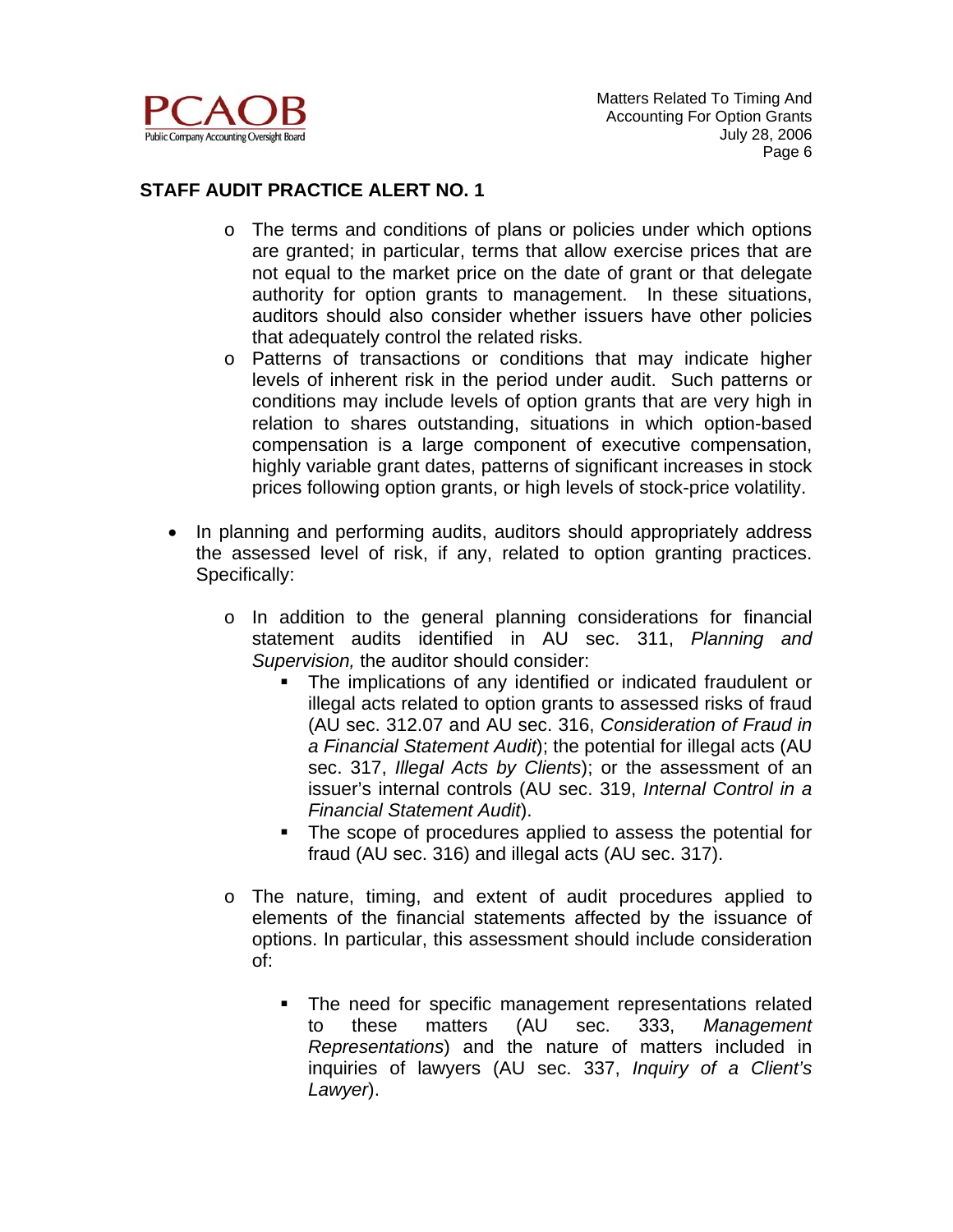

 $\overline{a}$ 

#### **STAFF AUDIT PRACTICE ALERT NO. 1**

- Where applicable, the result of tests of internal controls over the granting, recording, and reporting of option grants.
- The need, based on the auditor's risk assessment, for additional specific auditing procedures related to the granting of stock options.

For integrated audits performed as described in PCAOB Auditing Standard No. 2, *An Audit of Internal Control Over Financial Reporting Performed in Conjunction with An Audit of Financial Statements* ("AS No. 2"), the auditor should consider the implications of identified or potential accounting and legal risks related to options in planning, performing, and reporting on audits of ICFR. In addition, as discussed in paragraphs 145-158 of AS No. 2, the results of the audit of ICFR should be considered in connection with the related financial statement audit.

#### B. Auditor involvement in registration statements

In cases where an auditor is requested to consent to the inclusion of his or her report, including a report on ICFR, in a registration statement under the Securities Act of 1933, AU sec.711, *Filings Under Federal Securities Statutes*, provides that the auditor should perform certain procedures prior to issuing such a consent. $2/$ 

- Paragraph .10 of AU sec. 711 provides that an auditor should perform certain procedures with respect to events subsequent to the date of the audit opinion up to the effective date of the registration statement (or as close thereto as is reasonable and practical under the circumstances). These procedures include inquiry of responsible officials and employees of the issuer and obtaining written representations from them about whether events have occurred subsequent to the date of the auditor's report that have a material effect on the financial statements or that should be disclosed in order to keep the financial statements from being misleading. The auditor should consider performing inquiries and obtaining representations specifically related to the granting and recording of option grants.
- Paragraph .11 of AU sec. 711 provides that a predecessor auditor that has been requested to consent to the inclusion of his or her report on prior-

<sup>2</sup>/ Under Paragraph 198 of AS 2, the auditor should apply AU sec. 711 when the auditor's report on management's assessment of ICFR is included in filings under federal securities statutes.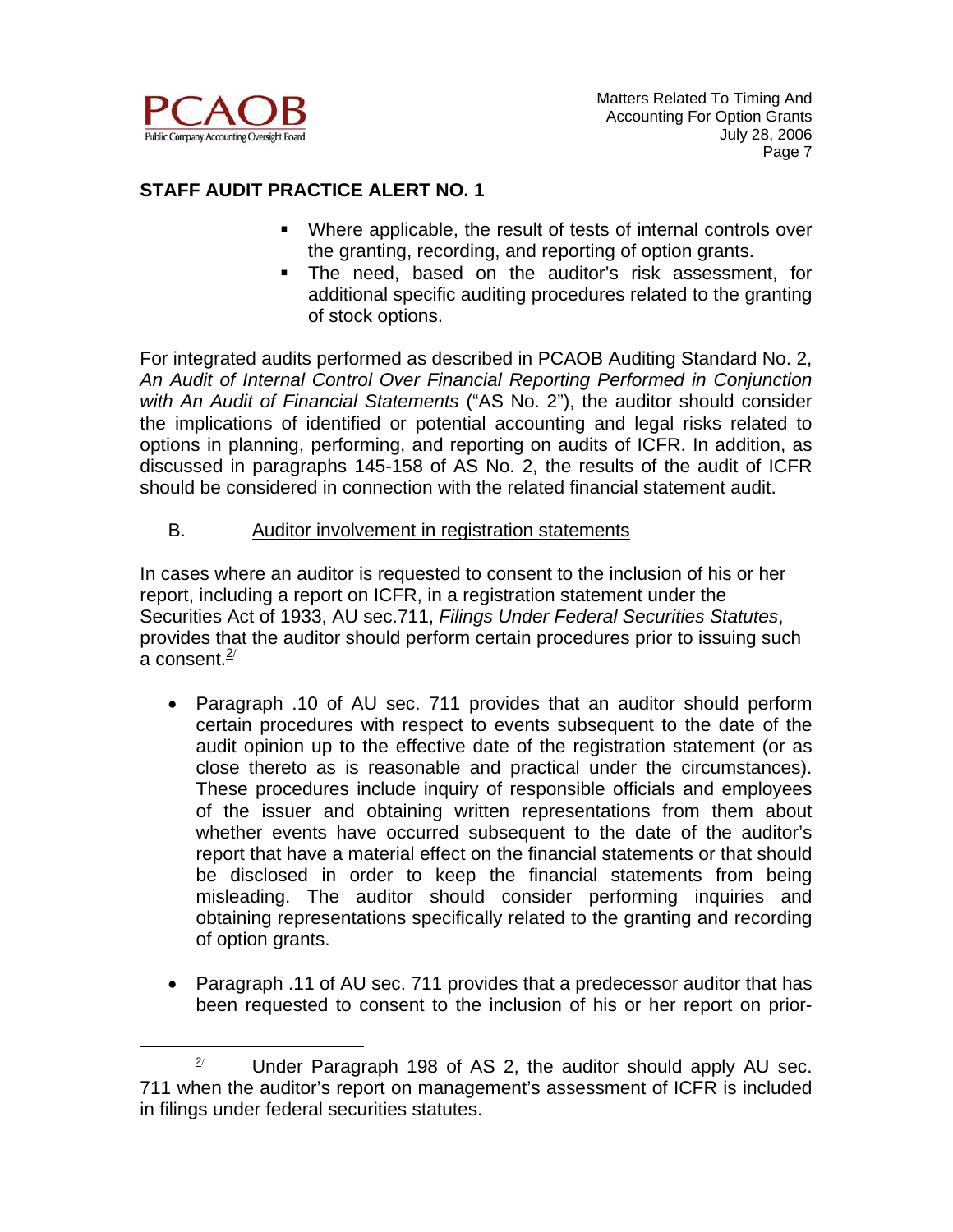

 $\overline{a}$ 

#### **STAFF AUDIT PRACTICE ALERT NO. 1**

period financial statements in a registration statement should obtain written representations from the successor auditor regarding whether the successor auditor's audit and procedures with respect to subsequent events revealed any matters that might have a material effect on the financial statements reported on by the predecessor auditor or that would require disclosure in the notes to those financial statements. If the successor auditor becomes aware of information that leads him or her to believe that financial statements reported on by the predecessor auditor may require revision, the successor auditor should apply paragraphs .21 and .22 of AU sec.  $315.\frac{3}{2}$ 

- If either the successor or predecessor auditor discovers subsequent events that require adjustment or disclosure in the financial statements or becomes aware of facts that may have existed at the date of his or her report and might have affected the report had he or she been aware of them, the auditor should take the actions described in paragraph .12 of AU sec. 711. In addition, where the auditor concludes that unaudited financial statements or unaudited interim financial information presented, or incorporated by reference, in a registration statement are not in conformity with generally accepted accounting principles, he or she should take the actions described in paragraph .13 of AU sec. 711.
- C. Effects of option-related matters on previously issued opinions

If an auditor becomes aware of information that relates to financial statements previously reported on by the auditor, but which was not known to him or her at the date of the report, and which is of such a nature and from such a source that he or she would have investigated it had it come to his or her attention during the course of the audit, he or she should take the actions described in AU sec. 561, *Subsequent Discovery of Facts Existing at the Date of the Auditor's Report.*

<sup>3</sup>/ In cases in which a predecessor auditor reissues his or her report on financial statements included in a filing under the Securities Exchange Act of 1934, the predecessor auditor should follow the directives in paragraphs .71 through .73 of AU sec. 508.